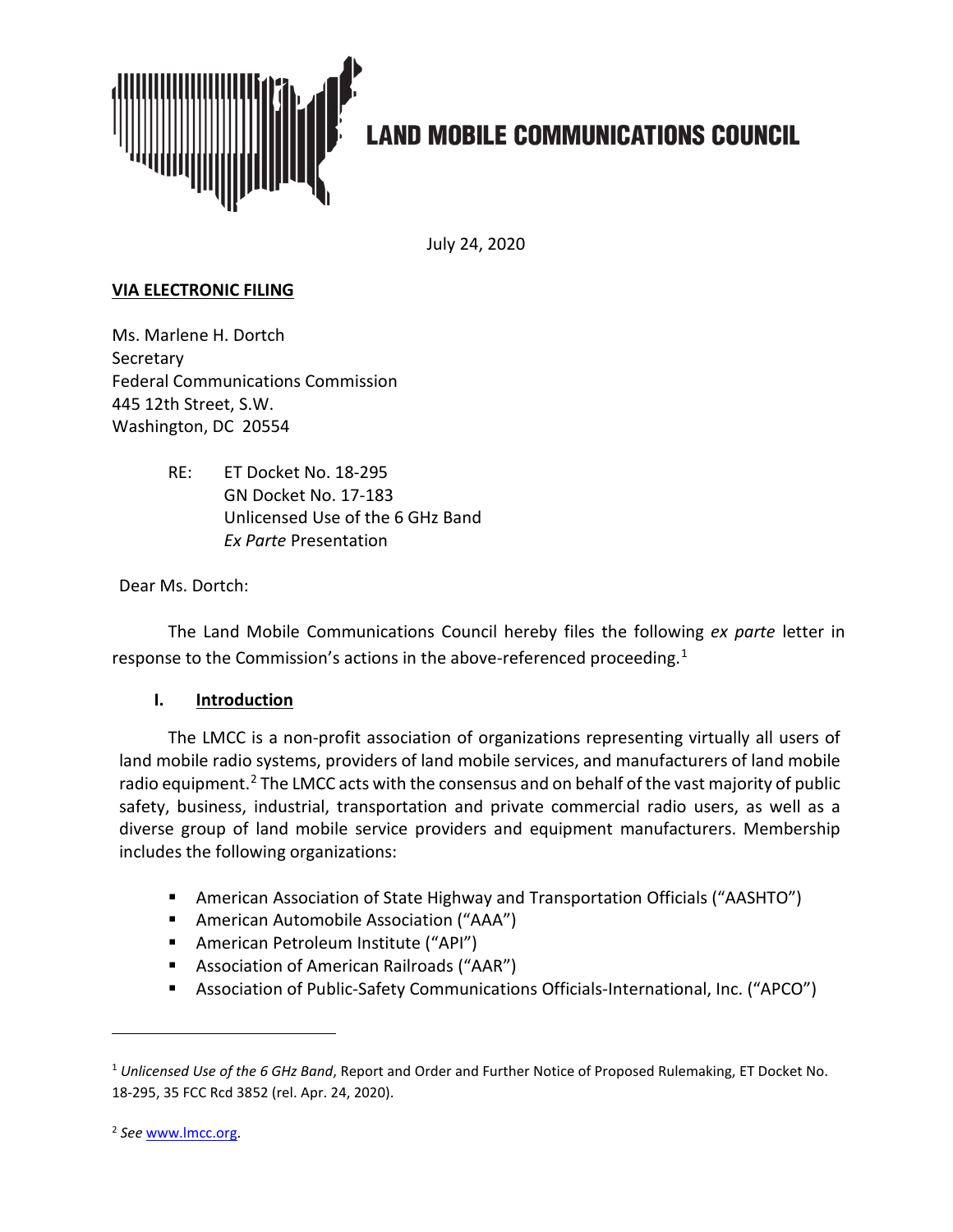- **Aviation Spectrum Resources, Inc. ("ASRI")**
- Enterprise Wireless Alliance ("EWA")
- **F** Forest Industries Telecommunications ("FIT")
- Forestry-Conservation Communications Association ("FCCA")
- Government Wireless Technology & Communications Association ("GWTCA")
- International Association of Fire Chiefs ("IAFC")
- **International Municipal Signal Association ("IMSA")**
- MRFAC, Inc. ("MRFAC")
- **Telecommunications Industry Association ("TIA")**
- **The Monitoring Association ("TMA")**
- **Utilities Technology Council ("UTC")**
- Wireless Infrastructure Association ("WIA")

Several of these organizations also provide frequency coordination of point-to-point microwave services, including the 6 GHz band. As such the interests of the LMCC are affected by this proceeding, and the LMCC can provide extensive experience and unique perspectives regarding frequency coordination and processes for the resolution of potential interference for the Commission to consider in this proceeding.

# **II. If the Commission Declines to Establish its Own Interference Protection Rules and Procedures, it Must Establish Certain Minimum Procedures and Expectations of Any Multi-Stakeholder Group**

In the Report and Order<sup>[3](#page-1-0)</sup> the Commission encouraged the formation of a multistakeholder group to study technical and operational issues for the 6 GHz band, including indoor low-power devices.<sup>[4](#page-1-1)</sup> In doing so, the Commission explained that a "multi-stakeholder group that addresses issues concerning both standard-power operations and indoor low-power operations in the 6 GHz band could provide valuable insights into complex coexistence issues and provide a forum for the industry to work cooperatively towards efficient technical and operational solutions."[5](#page-1-2) 

It's a mistake for the FCC to delegate authority for such important issues to a multistakeholder group. In particular, the FCC should adopt sufficient requirements of AFC operators and RLAN manufacturers to prevent and promptly identify and eliminate interference to incumbent operators rather than delegating this responsibility to a multi-stakeholder group.<sup>[6](#page-1-3)</sup>

<span id="page-1-2"></span><sup>5</sup> *Id.* at ¶174.

<span id="page-1-0"></span><sup>3</sup> *Unlicensed Use of the 6 GHz Band*, Report and Order and Further Notice of Proposed Rulemaking, 35 FCC Rcd 3852 (2020) ("Order").

<span id="page-1-1"></span><sup>4</sup> *Id.* at ¶¶174-180.

<span id="page-1-3"></span><sup>6</sup> Sections 301 and 302 of the Communications Act authorizes the Commission to "maintain control over all the channels of radio transmission and to provide for such use of the channels….[including] interference [that may be] caused by such use or operation" and to regulate "the interference potential of devices which in their operation are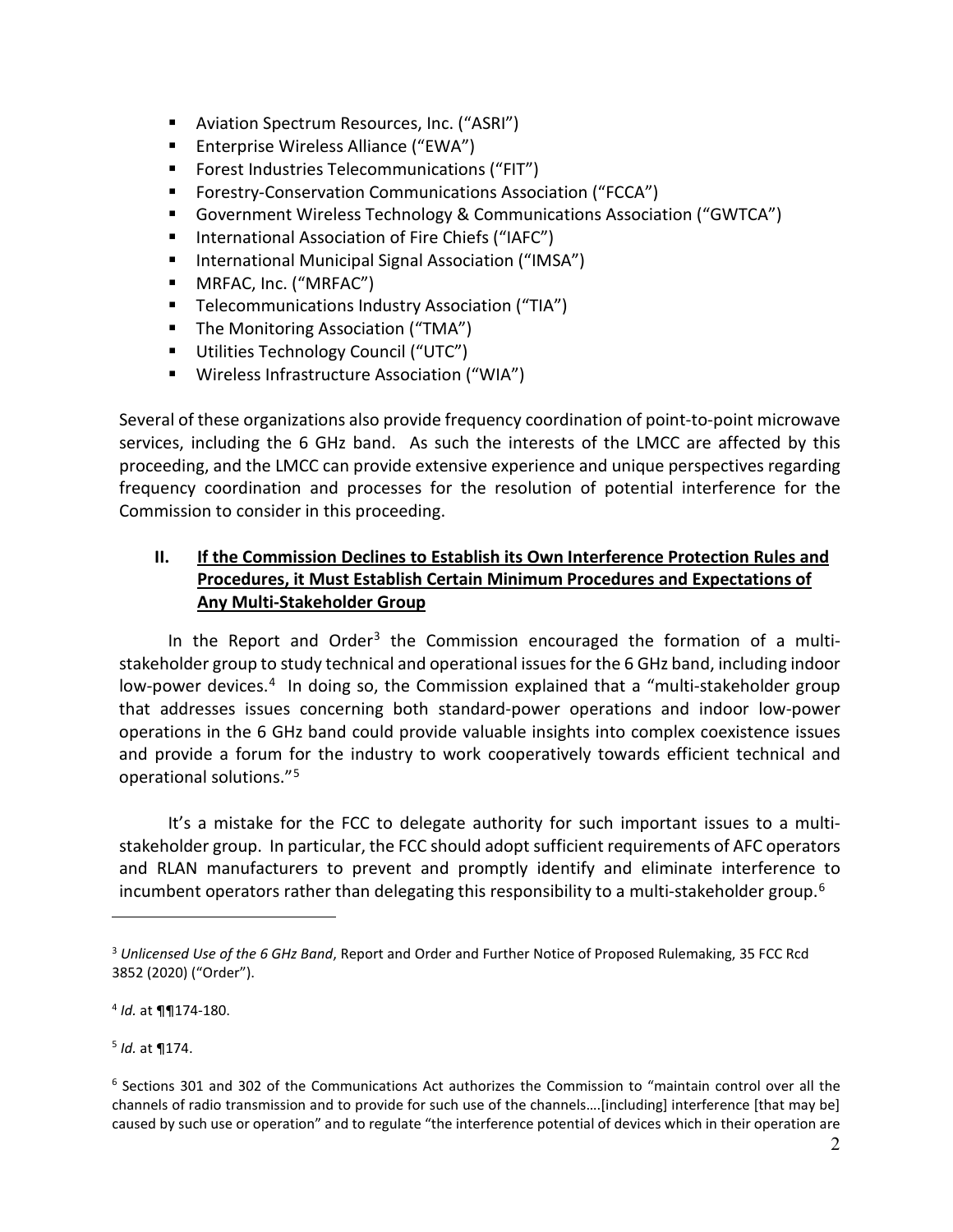If the FCC were to nevertheless delegate its authority to a stakeholder group, it must promptly establish several requirements and parameters of this group to ensure that incumbents are protected from interference. The FCC must also prohibit any unlicensed devices to be marketed or sold commercially until the stakeholder group satisfactorily addresses the interference concerns of incumbent users of the 6 GHz band.[7](#page-2-0)

In its Order, the Commission already set a number of expectations of this group, which should become mandates. To ensure that all viewpoints are considered, the Commission should require, not encourage, participation in the working group by "all sectors of the 6 GHz ecosystem" including existing 6 GHz band incumbent licensees.<sup>[8](#page-2-1)</sup> Rather than encouraging the multi-stakeholder group to address any issues it deems appropriate regarding interference detection and mitigation in the event that an incumbent licensee believes it may be experiencing harmful interference from standard-power or indoor low-power operations, the FCC must require this group to develop capabilities on the part of AFC operators and RLAN manufacturers to detect and eliminate interference before it occurs.<sup>9</sup> The Commission should also require the following of the multi-stakeholder working group: (1) work cooperatively to develop and test devices to aid in the goal of developing processes for introducing and operating devices across the 6 GHz band, $10$  (2) address any other issues for AFC development, including standards that are necessary for AFC operators, such as how to implement the required propagation models or whether common communications protocols are needed between standard power unlicensed devices and the AFC, $^{11}$  $^{11}$  $^{11}$  and (3) develop best practices and standards concerning standard-power operations (and use of the AFC system) and for indoor low-power operations," including device and communication link security.<sup>[12](#page-2-5)</sup>

In addition, and of primary importance, the Commission must require AFC providers and RLAN manufacturers to conduct testing of both standard power and low power devices under real-world conditions. This must occur at the expense of AFC providers and RLAN manufacturers and with the involvement of the variety of incumbent licensees in the band. Testing must be

<span id="page-2-1"></span><sup>8</sup> Order at ¶175.

<span id="page-2-2"></span><sup>9</sup> *Id*. at ¶176.

<span id="page-2-3"></span><sup>10</sup> *Id.* at ¶177.

<span id="page-2-4"></span><sup>11</sup> *Id.* at ¶178.

<span id="page-2-5"></span><sup>12</sup> Id. at ¶179.

capable of emitting radio frequency energy by radiation, conduction, or other means in sufficient degree to cause harmful interference to radio communications."

<span id="page-2-0"></span> $<sup>7</sup>$  If left to the whims of the RLAN proponents, it will be too late before a stakeholder group would act to prevent</sup> irreversible harmful interference. *See* Petition for Reconsideration of the Fixed Wireless Communication Coalition in ET Docket No. 18-295 at 10 (filed Jun. 25, 2020)(reporting that "discussions have begun regarding the formation of a multi-stakeholder group, but the first meeting of that group will not take place until July 31, after the effective date of the rules," adding that this meeting will "necessarily focus on organization" and that it "will take some time to develop a testing plan, run tests, and analyze the result.")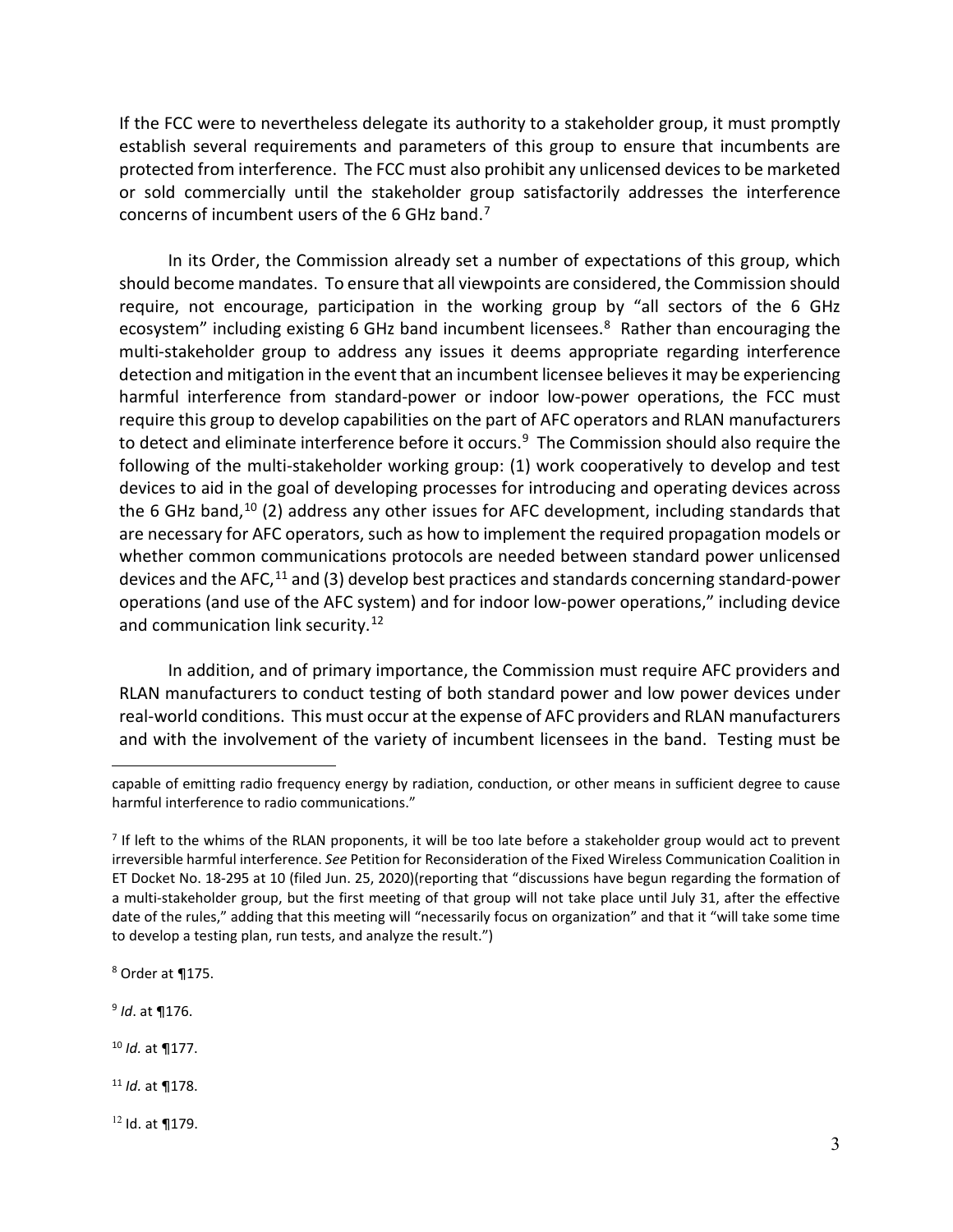conducted to the satisfaction of the incumbents prior to the marketing and sale of new standard power and low power unlicensed devices. Contrary to the Order, this should not be merely a permissive suggestion.<sup>13</sup> The interference prevention, detection, and resolution methods to be implemented by the AFC providers and RLAN manufacturers must be proven in advance to work.<sup>14</sup> While the Commission has a role to play in quickly establishing and setting requirements and expectations of the multi-stakeholder working group as outlined above, it should defer oversight of this group to an independent, expert federal agency such as Idaho National Labs. This will best ensure that the group is guided in a fair and neutral fashion that facilitates good faith negotiations and cooperation.

To be sure, the Commission's Office of Engineering and Technology (OET) should have a liaison role to observe and to ensure that the multi-stakeholder working group's activities are useful and pertinent and to provide guidance on the topics on which it would be most helpful for the Commission to receive input. OET can also convey matters that need to be codified into the Commission's rules resulting from the output of the stakeholder group.

### **III. Conclusion**

The FCC should adopt rules that imposes requirements upon AFC operators and RLAN manufacturers to ensure the prevention and prompt detection and elimination of interference caused to incumbent licensees. If the Commission nevertheless insists on delegating this important responsibility to a multi-stakeholder group, it must impose a number of requirements and expectations consistent with the above to ensure that incumbents are appropriately protected.

<span id="page-3-0"></span> $13$  Id. at ¶177 ("we encourage the multi-stakeholder group, if conducting any testing related to developing procedures and processes regarding interference detection and mitigation, to set a goal of implementing any agreedupon device-related features before unlicensed 6 GHz devices reach consumers").

<span id="page-3-1"></span><sup>&</sup>lt;sup>14</sup> In the case of 5.9 GHz, experience from the current 5 GHz unlicensed U-NII bands shows that interference does occur. Despite rules the Commission enacted to minimize interference, the Commission's Enforcement Bureau has documented numerous cases of interference from unlicensed 5 GHz U-NII operations to FAA Terminal Doppler Weather Radar (TDWR). Further testing has also proven that 5 GHz U-NII operations have interfered with the 5.9 GHz ITS band.